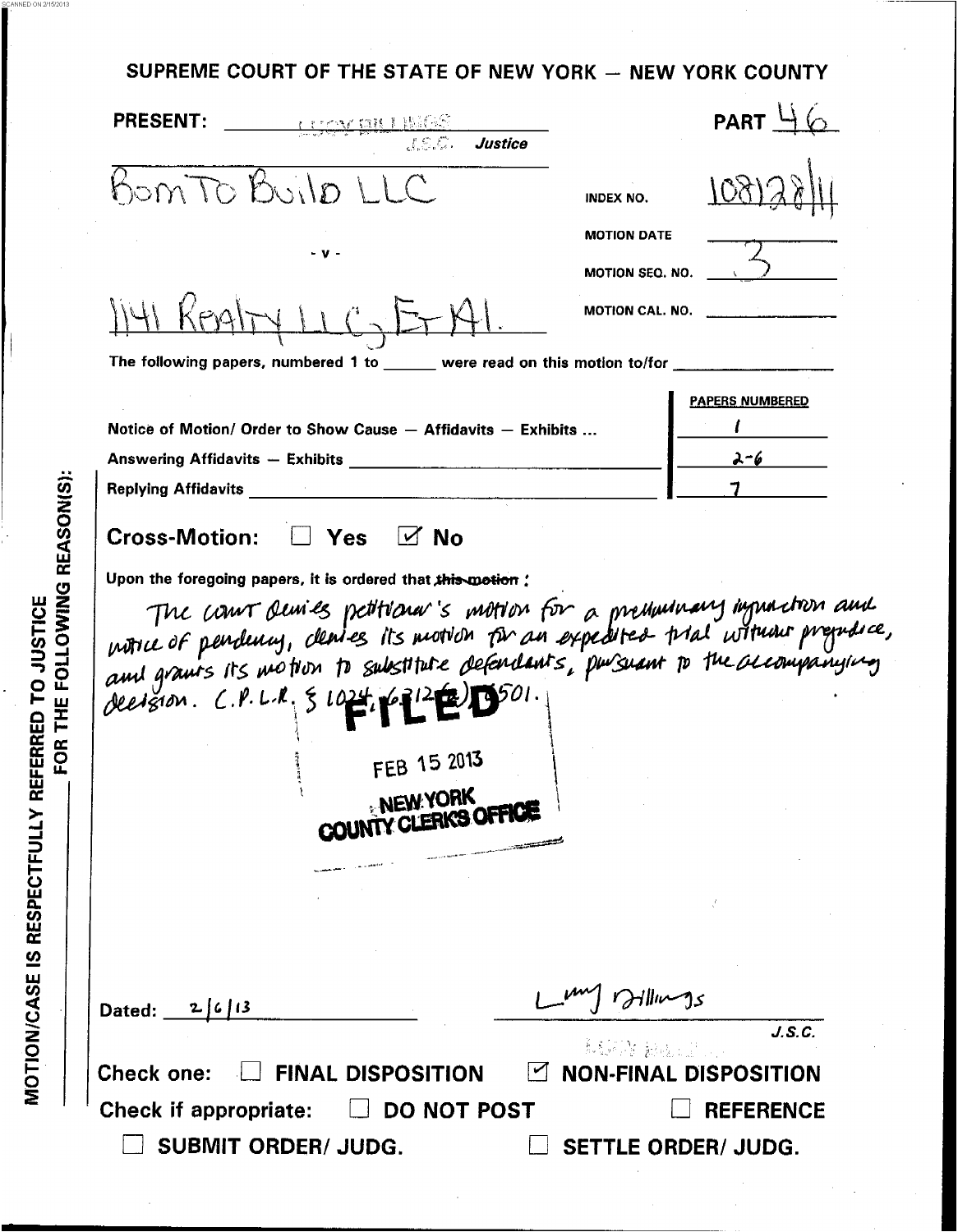SUPREME COURT OF THE STATE OF NEW YORK COUNTY OF NEW YORK: IAS PART 46

BORN **TO** BUILD LLC,

Petitioner **Index No. 108128/2011** 

- against -

1141 REALTY LLC, KUANG CHIH LI a/k/a KENNY LI, and JOHN DOES 1 through 10 (the persons intended being other individuals or entities claiming ' ownership interests in 1141 Realty LL **I** *A <sub>7</sub> DECISION AND ORDER* 

i Respondents

LUCY BILLINGS, J.:

SOFFICE ealty LLC, In this proceeding to dissolve responden petitioner moves again for a preliminary injunction pFohibiting respondent LLC from transferring its ownership interest in 1141 Broadway, New York County, the location of the Flatiron Hotel, or requiring the surplus proceeds of any such transfer after satisfaction of liens on the property to be deposited in the court. C.P.L.R. §§ 6301, **6311(a)** , 6312(a) \* While petitioner has alleged sufficient facts to survive 1141 Realty's motion to dismiss the petition, C.P.L.R. § 321l(a)(1) and **(7),** petitioner fails to satisfy its burden to show a likelihood of actual Success on the merits of the petition. C.P.L.R. § **6312(a).** The court permitted petitioner to conduct disclosure relevant to petitioner's central claim that Ibrahim Saleh was a member of 1141 Realty when petitioner purchased his membership interest at a New York City Marshal's sale, yet petitioner still presents

!

**NEW YORK** 

**borntbld.146** 1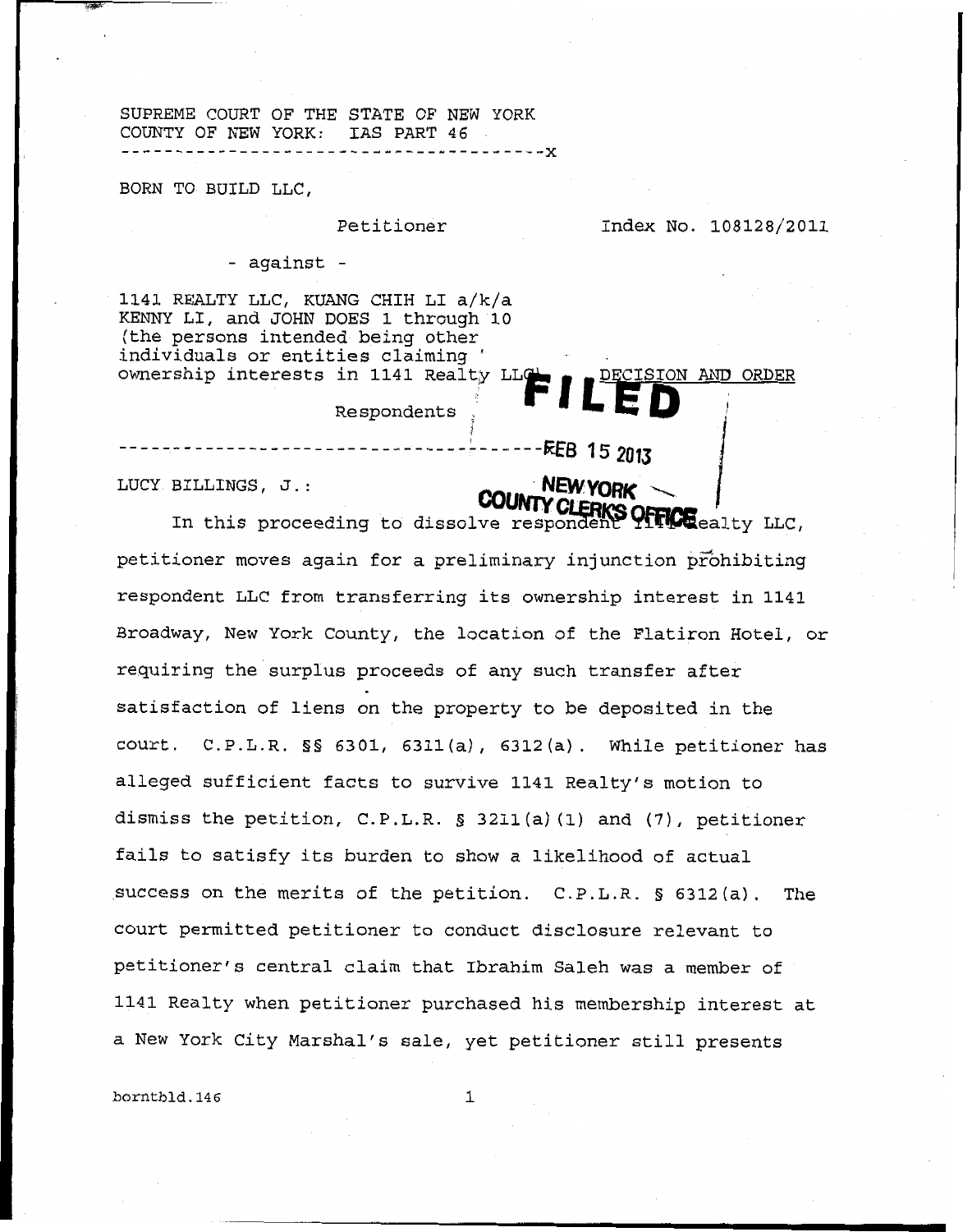nothing more than it started with to substantiate that claim.

Petitioner raises many questions about 1141 Realty's evidence regarding its membership, management, ownership, operations, and disposition of its income and assets, but the only evidence supporting **Saleh's** membership interest remains as follows. (1) Saleh, whom 1141 Realty claims was its employee, was a guarantor of a mortgage on the hotel at 1141 Broadway. (2) Jagdish Vaswani, who now claims to own 95% of Main Team Trading Ltd., which owns Main Team Hotel LLC, which in turn owns 1141 Realty, referred to Saleh as "boss." Petitioner's other evidence that Saleh acted as 1141 Realty's owner, such as witnesses' observations of and personal interactions with him and his negotiation of transactions for 1141 Realty, are consistent with 1141 Realty's claim that he was employed as its manager.

Consequently, the court denies petitioner's motion for a preliminary injunction. C.P.L.R. § 6312(a); Nobu Next Door, LLC v. Fine Arts Hous., Inc., 4 N.Y.3d 839, 840 (2005). The court also denies petitioner's motion insofar as it seeks to file a notice of pendency. This proceeding does not specifically or necessarily seek to affect the title to 1141 Broadway, but instead seeks simply to divide 1141 Realty LLC's assets, whatever they may be. C.P.L.R. § 6501. Both the injunctive relief requested and the notice of pendency are particularly unwarranted given the pendency of a foreclosure action against 1141 Realty pertaining to 1141 Broadway. If petitioner seeks to affect that foreclosure or the proceeds of any foreclosure sale, petitioner's

**borntbld.146** 2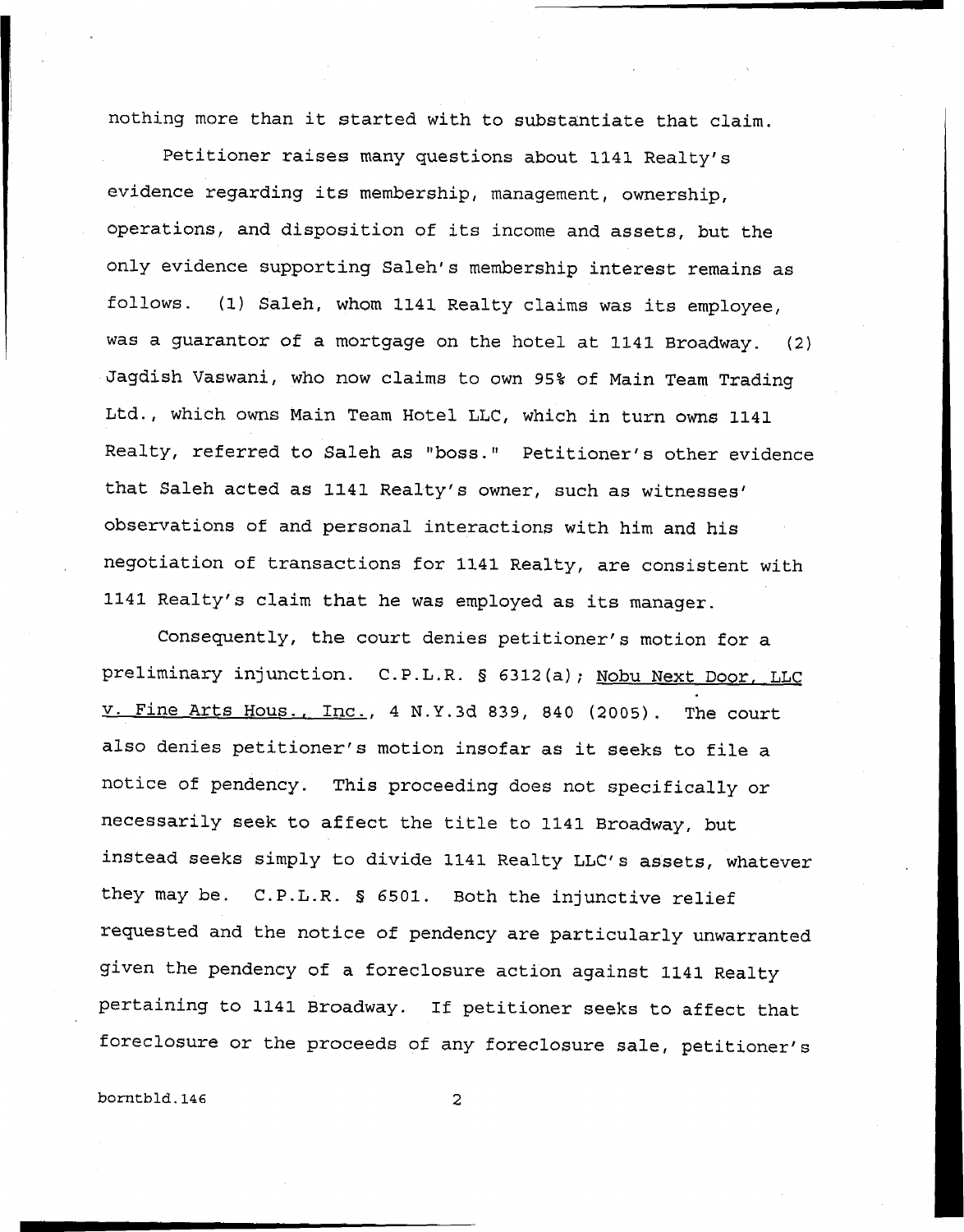remedy is in that action.

The court grants petitioner's motion insofar as it seeks to substitute Main Team Hotel LLC, the owner of **1141** Realty, and Ming Chu Company, Ltd., a former owner, for John Does 1-10 **as**  defendants in this action without opposition, on the condition that petitioner serves an amended summons and complaint and this order with notice of its entry on the new defendants. C.P.L.R. §§ 305(a), **311(a)** (1) , 311-a(a) , 1024, 3025(b) The caption of

this action shall be:

**\_I\_\_\_\_\_\_\_\_\_\_\_\_\_\_\_--\_\_\_\_\_\_\_\_\_\_\_\_\_\_\_\_f\_\_ -X** 

**BORN TO BUILD LLC,** 

Petitioner

- against -

1141 **REALTY** LLC, KUANG CHIH LI a/k/a **KENNY** LI, **MAIN TEAM** HOTEL LLC, and **MING**  CHU **COMPANY,** LTD.,

Respondents

\_----\_-- \_\_\_\_\_\_\_\_\_\_\_\_\_-\_\_\_------------- **-X** 

Regarding petitioner's request to try this proceeding on an expedited basis, the court provided petitioner that opportunity, after the new defendants have been provided an opportunity to answer. Petitioner responded that it may seek additional relief in the interim, which may postpone the trial further. Therefore the court denies petitioner's motion insofar as it seeks an expedited trial, without prejudice to a future request for that relief.

As set forth above, the court also denies petitioner's

**3 borntbld .14** *6*